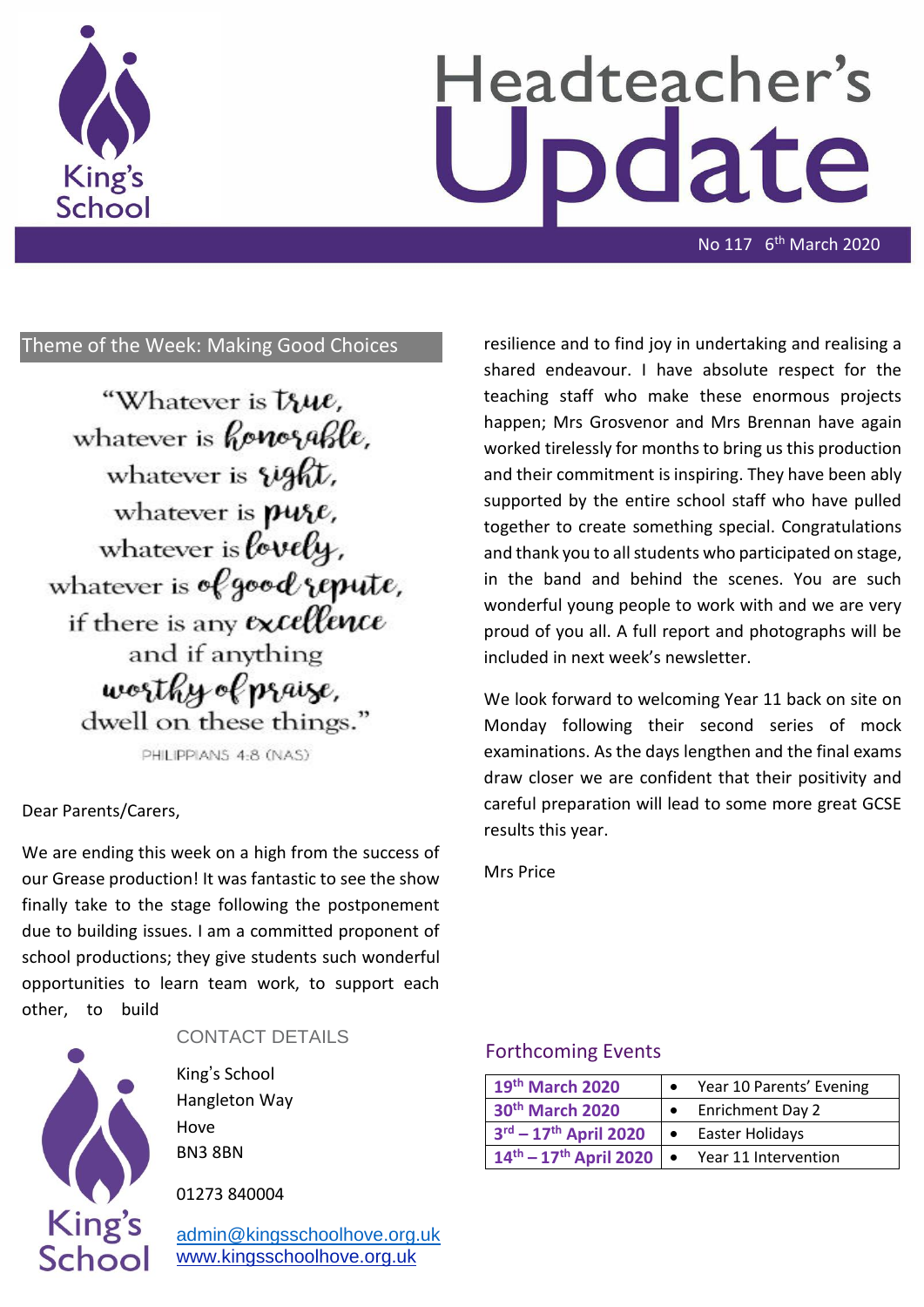## Year 10 Parents' Evening

Year 10 Parents' Evening is coming up on Thursday 19th March. The evening runs from 4:30-7:30pm and year 10 parents and carers will shortly be able to book slots through our online system to meet their child's teachers. We look forward to seeing you, and discussing your child' progress with you, at this important juncture in their secondary education.

### Year 11 Update

All Year 11 students should return to school a normal from Monday 9th March. They will be straight back into their usual timetables. Period 7 and 8 will resume shortly; a communication will be forthcoming from Mr Cooke. We are holding a Year 11 Parents' Information Evening on Thursday 29th March 6-7pm.

Please hold this date in your dairies and await further information. Clearly we are now entering a critical period for Year 11 as they undertake final preparations for their GCSEs. Thank you for your ongoing support of school staff as we work with your children to ensure they are fully prepared to reach their potential this summer.

## Careers Fair – Year 10 Trip

Our trip to the Amex (Career City Fair) this week was very useful because it helped us get a clearer picture of what we want to do in the future and how to achieve our goals in life. There were over 50 different companies and colleges who provided information regarding careers and further education. The professionals were very friendly and easy to talk to, they were very welcoming, and let us ask as many questions as we wanted and did not judge us. One of the advantages was that if we collected 10 stars (one star = meeting with one professional) we were entered into a prize draw. Some prizes were worth over £50 and we got very nice goodies too! We really recommend this event to students if you feel you are unsure about your academic or professional future.

Written by Year 10 students: Abbie McDermott, Kelsey Bristow, Jayden Wrigley and Josh Ghebrial.

## Get Active Challenge

A huge well done to all of the Year 7's and 8's who have participated in Miss Staples' February 'Get Active' Challenge. It has been great finding out from our students how they have become more active over the month of February and how they intend to maintain these activity levels! It has been incredible to see so many generous donations, through our JustGiving Pages. As it stands both Year groups have a combined sponsorship of £967.03. This money will be going to Solving Kids Cancer - a small local charity which helps children with Neuroblastoma. Miss Staples has asked students to hand in their exercise trackers to her by Wednesday 4th March - to be submitted for their awards. If friends and family wish to sponsor their young person, you can do this by searching the following on the JustGiving website: <https://www.justgiving.com/fundraising/kingsschoolhove>

Please then select the correct tutor group page for your young person. Thank you as always for supporting with this Charity Challenge - staff at King's have been highly impressed with the efforts demonstrated by so many students.

## Staffing Update

We are pleased to announce that we have appointed Mr David Stevenson as Deputy Headteacher (Curriculum) from September 2020. Mr Stevenson is an experienced History teacher and Senior leader, currently working in London. He will be an excellent addition to the leadership team here at King's.

We have also appointed Miss Janneo Barnard to join our excellent SEND team. Ms Barnard has been part of the school community for some time as part of our catering team and we are looking forward to working with her in this new role.